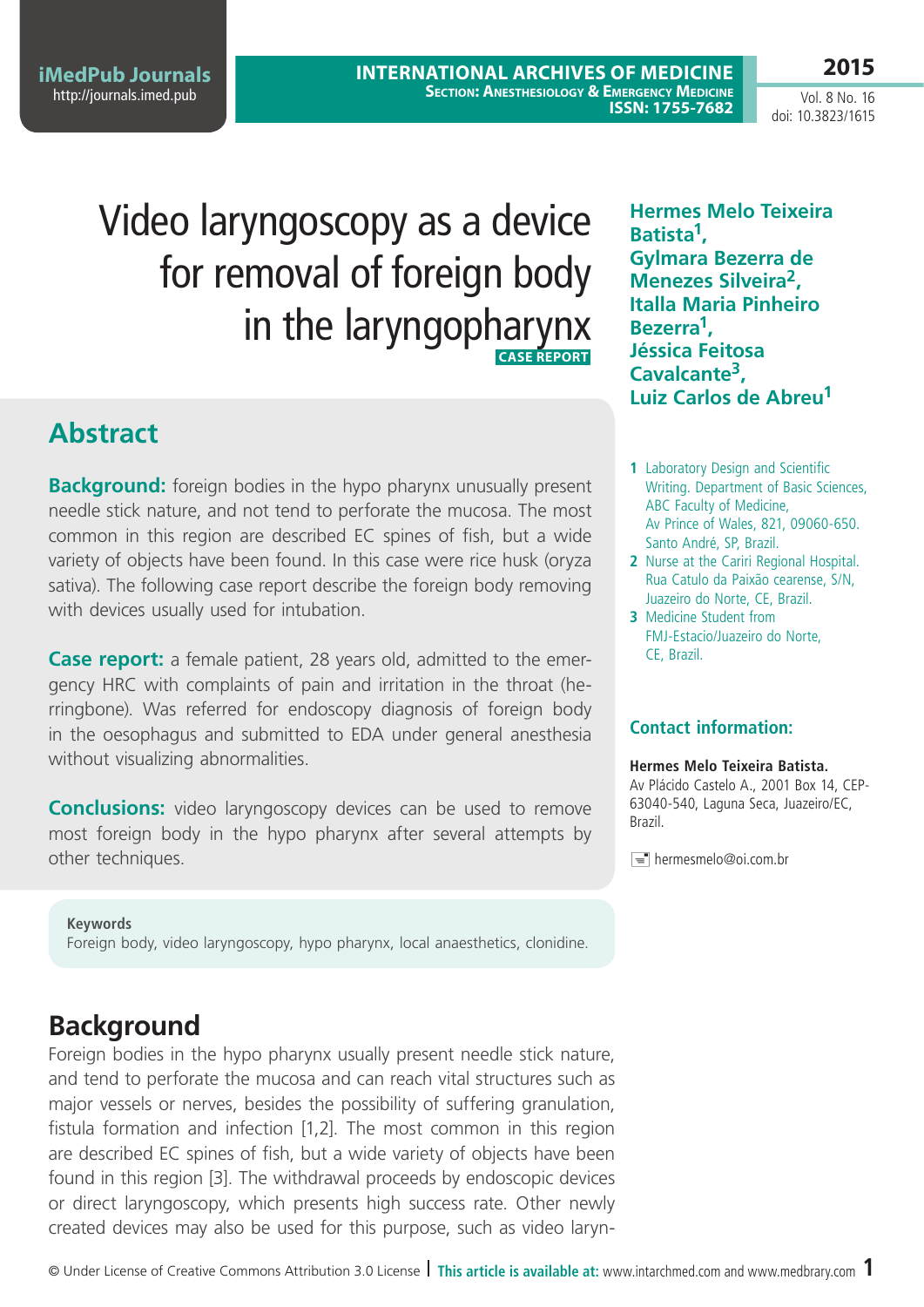Vol. 8 No. 16 doi: 10.3823/1615

**2015**

goscopy. These allow a modification of the visual axis and images of good definition, facilitating the visualization of the larynx [4,5].

This manuscript were performed with the approved by the ethics committe of the Regional Hospital of Cariri and is compliance with Helsinki Declaration and all research were conducted in accordance with these principles.

### **Case presentation**

A female patient, 28 years old, admitted to the emergency HRC with complaints of pain and irritation in the throat (herringbone). Was referred for endoscopy diagnosis of foreign body in the oesophagus and submitted to EDA under sedation without visualizing abnormalities. Necessitated by an emergency IOT respiratory depression (procedure lasted approximately 120 min). Referred to PACU and subjected to endoscopy the next day, again with no evidence of foreign body. As complaints persisted, conventional laryngoscopy was performed with suspected perforation of the hypo pharynx, with only view oedema. 60 h after the event and with persistent complaints of patient evaluation was requested anaesthesiology. After topical anaesthesia with lidocaine spray and bilateral blockade of the superior laryngeal nerve with 2% lidocaine without epinephrine, 2.5 ml of each side, video laryngoscopy was performed with the patient awake. Clonidine 100mcg was administered in 10 ml of SF0, 9% in order to achieve sedation and decreased salivary secretion. View of suggestive fishbone in the hypo pharynx, adjacent to the epiglottis **(Figure 1)**. Grasping forceps used to remove the EC and the actual nature of the highlighted object "Oryza sativa" (rice husk), which pierced the mucosa of the pharynx and impacted in place, causing discomfort **(Figure 3)**.

## **Conclusion**

Video laryngoscopy devices are designed for difficult intubation [7]. Allow better visualization of the larynx by direct modify the visual axis and have high **Figure 1:** Impacted foreign body. View by video laryngoscopy.



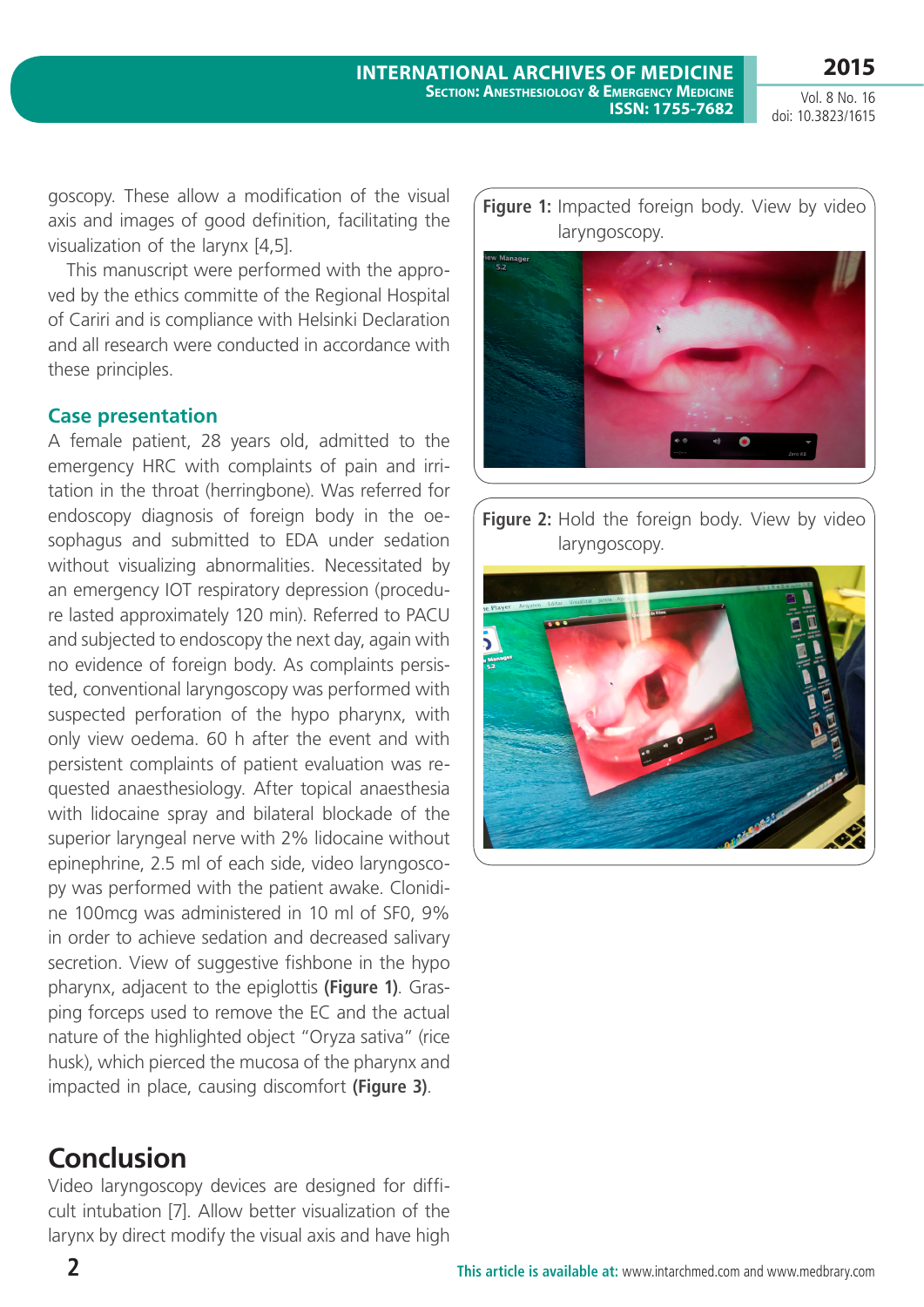Vol. 8 No. 16 doi: 10.3823/1615





success rates. Consist of a miniature camera placed at the end of the laryngoscope blade, connected to a monitor or computer [8,9]. The device used by us it is disposable VDL, yellow trac ®, which needs extra device to be used as a monitor [10,11]. This case describes the successful use of VDL in removal of foreign body in the hypo pharynx after several attempts by other techniques [12]. Also brings the particular type of uncommon foreign body in this situation [13]. We found no reports in the literature describing perforation and impaction of rice husk (Oryza sativa) in the hypo pharynx.

### **Consent**

The patient signed Statement of Consent to report use for scientific purposes.

## **List of abbreviations used**

VDL = video laryngoscopy  $EC = foreign body$ HRC = Regional Hospital Cariri  $EDA = endoscopy$ 

# **Competing interests**

The authors declare no conflicts of interest. All research was conducted with proper investment.

# **Author contributions**

All authors preparation of the manuscript and involvement in the case. HMTB Anesthesiologist involved in the case. All authors read and approved the final manuscript.

# **Acknowledgements**

We thank Directors of Regional Hospital of Cariri in the position of favour of science and encouraging research.